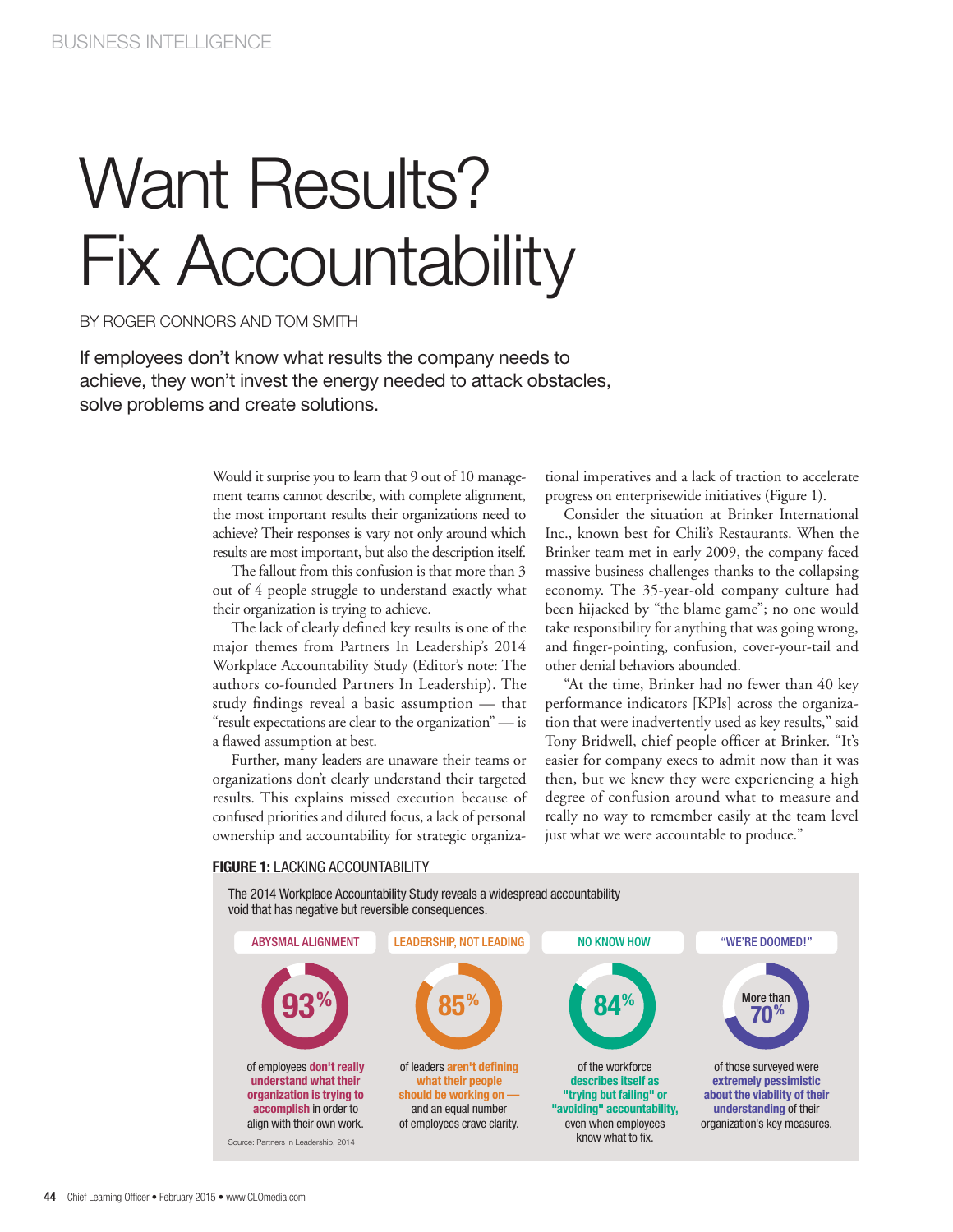### **Reversing a Bad Trend**

The multiyear "Workplace Accountability Study" assessed more than 40,000 people in thousands of organizations. Here are three findings learning leaders should consider for their organizations:

**1. Acknowledge reality.** While most management teams define and communicate annual measures, the quantity is often overwhelming. Without clarity, confusion can lead to poor execution and counterproductive behaviors. It licenses people to maintain the status quo and dismiss their accountability for results. It also kills momentum because no one is confident about which direction to move.

A clear focus on three to five well-articulated, memorable, measurable key results enables everyone in the organization to take accountability for how they contribute to key results, to explore what else they can do to improve company performance and to work toward needed results. These results should be communicated and discussed at every level of the organization, including the front line.

"While at first we were chided for an oversimplistic version of our key results [reduced from 40 to four], this approach has rocked our world," Brinker's Bridwell said. "Since beginning this exercise, we have returned almost 20 percent to our shareholders. Our current low levels of turnover is industry leading. Our engagement scores and team member participation also leads the industry." That's not to mention a 52-week high for Brinker shares of \$59 per share in December 2014 an improvement of more than 10 times.

**2. Redefine accountability for results.** Eighty percent of people see accountability as punishing or something that happens when things go wrong. This punitive view establishes a pattern of behavior that hampers employees' ability to execute directives, deploy change and improvement initiatives, and deliver on daily expected job outcomes.

"We recently held an ominous early-morning meeting in the plant warehouse," said Tim Peoples, plant director for Ocean Spray's Kenosha, Wisconsin, plant. "The employees felt for certain we were going to announce closing the place; that's how bad things had become. My boss, the VP of operations, went into a severe scolding, called them out on being the highest cost producers, having the worst safety results, worst material loss results, poorest employee morale and engagement and more.



## **3 out of 4 people**  struggle to understand exactly what their organization is trying to achieve.

Then he introduced me. 'Here's your new plant manager.' That's no way to start a new job."

To hammer the point home, Peoples' boss showed his discouraged audience a picture of how the plant was viewed by Ocean Spray's senior leadership: a broken-down, rusted-out Volkswagen Beetle. "You're broken, Kenosha," were his parting words.

According to the study, 4 out of 5 people see accountability no differently. But there is a more positive and enabling side, the "before it's too late" rather than the "after the fact, you're in trouble" side. Reframe accountability as something employees can choose to ensure results are achieved. When people take accountability for results, they:

- Do not blame others when things go wrong.
- Are personally invested in achieving an outcome.
- Take ownership and ask, "What else can I do?"
- Follow up and get things done.
- Creatively deal with obstacles.

With this new view of accountability as an enabler rather than a hammer to beat people up with, Peoples took his Ocean Spray plant to new heights. "We had to move from an 'us vs. them' to a 'working together' mentality. We could no longer be stuck in our individual silos. We had to be willing to reach across functional boundaries. We had to develop a mindset of being fiscally responsible. Lastly, we had to shift our focus from ourselves to those around us. We had to deliver impeccable customer service to our fellow coworkers."